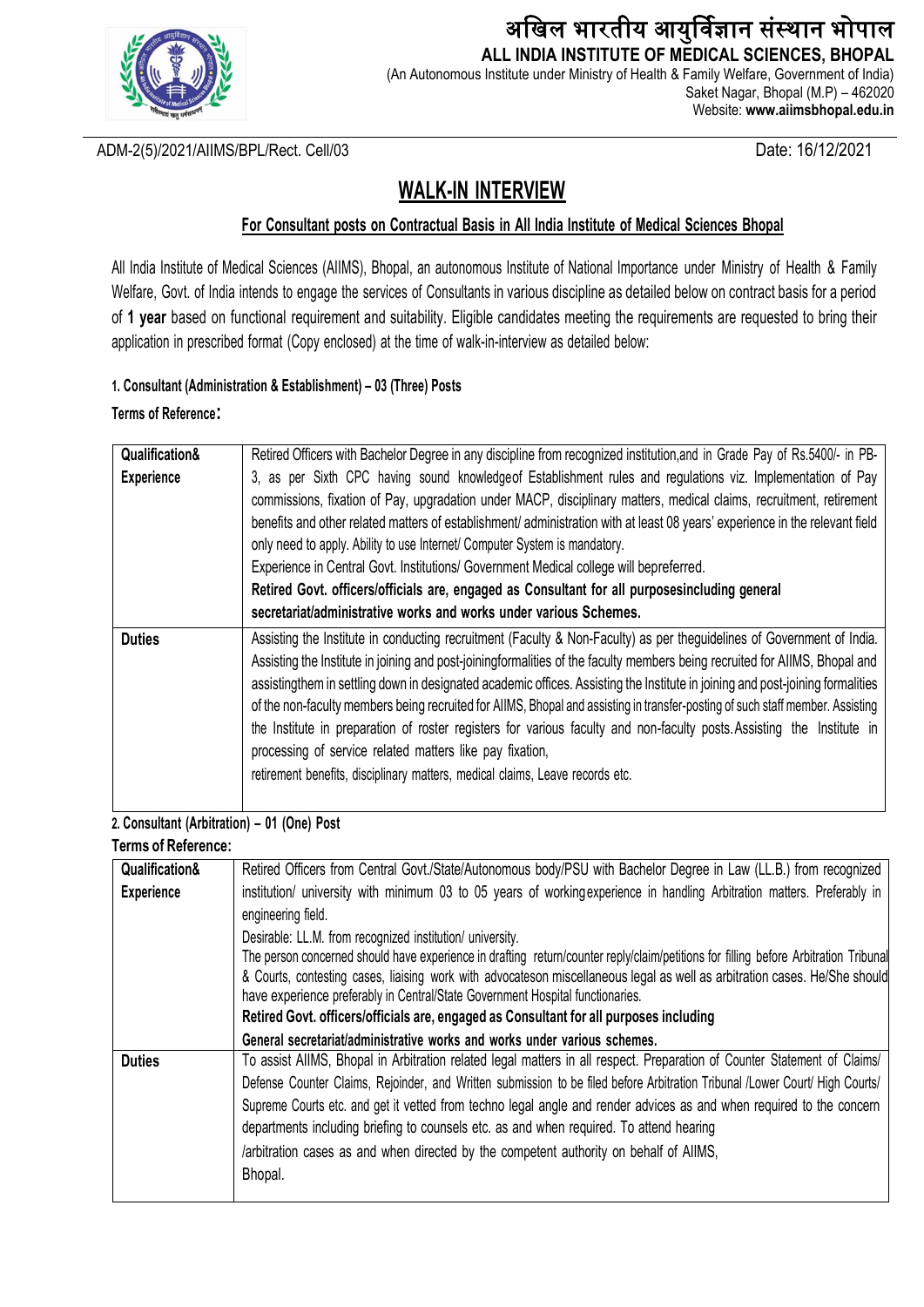# **3. Consultant (Estate) – 01 (One) Post**

**Terms of Reference:**

| Qualification&                                                                                                                                    | Retired Officers from Central Government/ State Government/ Government Autonomous Body/ PSU with Bachelor Degree               |
|---------------------------------------------------------------------------------------------------------------------------------------------------|--------------------------------------------------------------------------------------------------------------------------------|
| in any discipline from recognized institution/ university and with 08 years of experience in handling estate related work in<br><b>Experience</b> |                                                                                                                                |
|                                                                                                                                                   | Government Organizations. Candidates having experience of estate work in Central/ State Government Hospital or                 |
|                                                                                                                                                   | Medical College will be preferred.                                                                                             |
|                                                                                                                                                   | Retired Govt. officers/officials are, engaged as Consultant for all<br>purposes<br>including general                           |
|                                                                                                                                                   | secretariat/administrative works and works under various schemes.                                                              |
|                                                                                                                                                   | Desirable: L.L.B. from recognized institution/ university.                                                                     |
| <b>Duties</b>                                                                                                                                     | To act as Semi-Judicial Officer under the Public Premises (Eviction of Unauthorized Occupants) Act; to start proceedings       |
|                                                                                                                                                   | for eviction and realization of damages under the above said Act; issue of summons to witnesses; service of notices; pursue    |
|                                                                                                                                                   | the proceedings; passing of orders and other work related to these proceedings. To look after/pursue appeals filed inthe       |
|                                                                                                                                                   | higher courts against the orders passed by Estate Officer. The Consultant (Estate) will ensure that all the proposals relating |
|                                                                                                                                                   | to various construction works, maintenance works etc., are within the local jurisdiction limit of Estate Officer. To supervise |
|                                                                                                                                                   | and control allotment ofstaff quarters. Also supervising the maintenance related activates in association with                 |
|                                                                                                                                                   | engineering department.                                                                                                        |
|                                                                                                                                                   |                                                                                                                                |

# **4. Consultant (Procurement) – 02 (Two) Posts**

# **Terms of Reference:**

| Qualification&    | Retired Officers from Central Government/ State Government/ Government Autonomous Body/ PSU with Bachelor Degree               |
|-------------------|--------------------------------------------------------------------------------------------------------------------------------|
| <b>Experience</b> | in any discipline from recognized institution/ university and with 08 years of experience in handling procurement, tendering & |
|                   | inventory management in stores department in Government Organizations. Candidates having experience of Central/State           |
|                   | Government Hospital or Medical College related Procurement & InventoryManagement will be preferred.                            |
|                   | Retired Govt. officers/officials are, engaged as Consultant for all purposes including                                         |
|                   | General secretariat/administrative works and works under various schemes.                                                      |
| <b>Duties</b>     | To deal the matters related to procurement & inventory management as per Government of                                         |
|                   | India rules like preparation of tender document and publication, stock verification, replies toaudit queries etc.              |
|                   |                                                                                                                                |

# **5. Consultant (Security) – 01 (One) Post**

## **Terms of Reference:**

| Qualification&    | Retired Army Officers (including short-service commission) / Retired Officers from Central Government/ State                                                             |  |
|-------------------|--------------------------------------------------------------------------------------------------------------------------------------------------------------------------|--|
| <b>Experience</b> | Government/ Government Autonomous Body/ PSU with Graduate Degree from recognized University/ Institution and with<br>08 years of experience in handlingsecurity matters. |  |
|                   |                                                                                                                                                                          |  |
|                   | Retired Govt. officers/officials are, engaged as Consultant for all purposes<br>including general                                                                        |  |
|                   | secretariat/administrative works and works under various schemes.                                                                                                        |  |
|                   | The candidate has to be either an Ex-servicemen or a retired Officer from Para Military                                                                                  |  |
|                   | Forces. The candidate should have been retired as a Lieutenant or equivalent grade in Armed Forces or Additional SP or                                                   |  |
|                   | equivalent in Para Military Forces.                                                                                                                                      |  |
| <b>Duties</b>     | To monitor security management/ arrangements of the Institution. To maintain the deployment of the Supervisors/                                                          |  |
|                   | Security Guards for watch and ward of the total Institution Campus. To liaise with Local Police authority for smooth                                                     |  |
|                   | management of security services. To discharge the function as assigned by the Director, AIIMS, Bhopal or the                                                             |  |
|                   | authorized representatives.                                                                                                                                              |  |

# **6. Consultant (Information Technology Management) – 01 (One) Post**

## **Terms of Reference:**

| Qualification& | Retired Officers from Central Govt./State/Autonomous body/PSU with B.Tech/B.E./MCA from recognized institution/           |
|----------------|---------------------------------------------------------------------------------------------------------------------------|
| Experience     | university with 08 years' experience in supervisory capacity in Information Technology department in Central Government/  |
|                | State Government/ Government Autonomous Body/ PSU. Candidates having experience of Government Hospital IT                 |
|                | Management will be preferred.                                                                                             |
| <b>Duties</b>  | To implement all IT infrastructure of the Hospital, Medical College, Nursing College and AIIMS Office. To prepare various |
|                | IT Tender document and process the same for awardingthese contracts as per AIIMS, Bhopal Rules. To render support         |
|                | services to all kinds of IT maintenance services. To carry out work as may be assigned by the Director AlIMS, Bhopal or   |
|                | his representatives.                                                                                                      |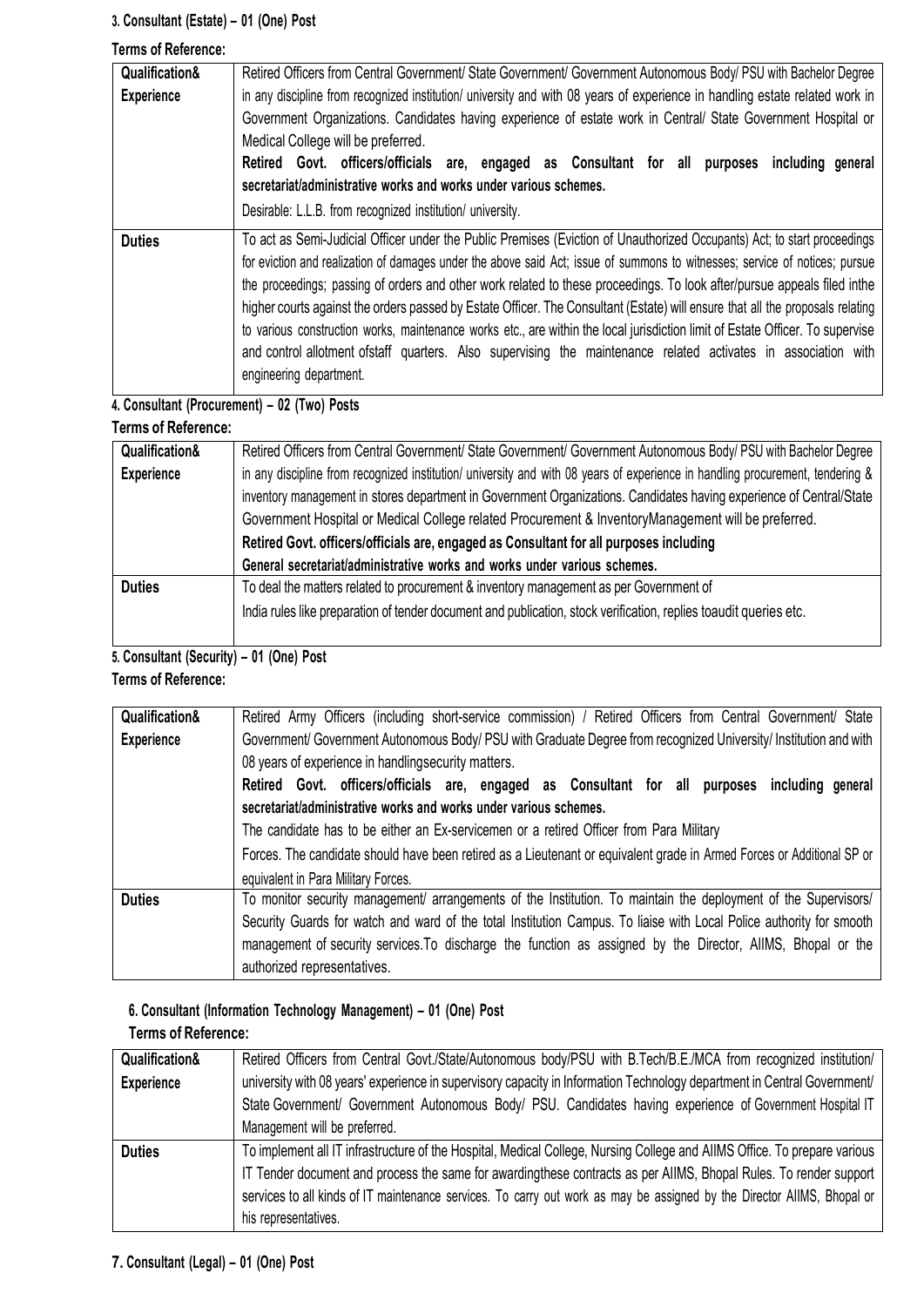#### **Terms of Reference:**

| פווווט טו ולפופופווטפ |                                                                                                                               |
|-----------------------|-------------------------------------------------------------------------------------------------------------------------------|
| Qualification&        | Retired Officers from Central Government/ State Government/ Government Autonomous Body/ PSU with Bachelor Degree              |
| <b>Experience</b>     | in Law (LL.B.) from recognized institution/ university with 08 years of experience in handling legal matters of preferably in |
|                       | Central/ State Government Hospital or Medical College.                                                                        |
|                       | Desirable: LL.M. from recognized institution/ university.                                                                     |
|                       | The experience should be in drafting counters/petitions for filing before Tribunal & Courts, contesting cases, liaison with   |
|                       | advocates on various legal matters. The candidates should bewell versed with service matters, labour laws and                 |
|                       | various laws related to Hospital Administrations and Students Affairs                                                         |
| <b>Duties</b>         | To deal with all Legal matters including documentation, drafting legal opinions, articles, empanelment of advocates, briefing |
|                       | to advocates verification and vetting of legal opinions and giving legal opinion on various issues as per requirement         |
|                       | including preparation of draft counter replies to be filed before CAT/ Labour Tribunal /Courts etc. and get it vetted from    |
|                       | legal angle and render advices as and when required. To attend hearing /arbitration cases as and when directed by the         |
|                       | competent authority on behalf of AIIMS, Bhopal. To carry out all works assigned by the Director, AIIMS Bhopal or his          |
|                       | authorized representatives.                                                                                                   |

## **8. Consultant (Accounts) – 01 (One) Post**

## **Terms of Reference:**

| Qualification& | Retired Officers with CA/CMA/MFC/MBA (Finance)/ Equivalent from recognized institution/ university and with 08 years post-  |
|----------------|-----------------------------------------------------------------------------------------------------------------------------|
| Experience     | qualification experience in Central Government/ State Government/ Government Autonomous Body/ PSU.                          |
|                |                                                                                                                             |
|                | Retired Officers with B.Com/ M.Com with SAS (Subordinate Account Services) qualificationand 15 years' experience in         |
|                | Central Government/ State Government/ Government Autonomous Body/ PSU.                                                      |
| <b>Duties</b>  | To help the management in financial matters as per Government of India /AIIMS, Bhopal guidelines. To prepare reports        |
|                | to be sent to various agencies. Duties will include internal audit, Classification of income and expenses, maintaining      |
|                | accounts integrity, bank reconciliation, balance sheet, preparation stock verifications, valuations, tax advice, replies to |
|                | audit queries etc.                                                                                                          |

### **9. Consultant (Fire & Safety) – 01 (One) Post**

#### **Terms of Reference:**

| Qualification&    | Retired Officers with Bachelor's degree from a University recognized by Govt. of India and Sub-Officer Course from National   |
|-------------------|-------------------------------------------------------------------------------------------------------------------------------|
| <b>Experience</b> | Fire Service College, Nagpur with minimum of 50% marksin aggregate and possessing knowledge of Mandatory                      |
|                   | requirements of providing fire protection and prevention in high rise business buildings as per National Building Code and    |
|                   | Bureau of Indian Standards.OR                                                                                                 |
|                   | Retired Officers with 08 years of experience in the field of Fire & Safety in Central Government/ State Government/           |
|                   | Government Autonomous Body/ PSU. Experience of Central/ State Government Hospital/ Medical College will be preferred          |
| <b>Duties</b>     | The appointee should be aware of the procedures for handling fire-fighting equipment, fire cylinders, fire-fighting           |
|                   | installations in AIIMS, Bhopal. The job involves designing of the Institute's emergency action plans and evacuation           |
|                   | procedures based on physical inspection of potentially sensitive areas in AIIMS, Bhopal to meet all the statutory             |
|                   | requirements regarding fire safety, Ensuring that all fire-fighting equipment, fire cylinders, fire-fighting installations in |
|                   | AIIMS, Bhopal are maintained to meet the statutory requirements of fire safety, Undertaking preventive inspection             |
|                   | and maintenance measures to avoid fires, Execution of emergency procedures during fires, Maintaining updated                  |
|                   | Emergency Contact Numbers (fire stations), Overseeing/arranging conduct of training courses for employees in the Fire         |
|                   | department of the Institute, Disseminating information to staff & public making them aware of fire safety measures,           |
|                   | equipments and Do's & Don'ts. Conducting fire drill, parade, inspection. Maintenance of Occurrence Book, Log Book,            |
|                   | Test Registers, Complaint Registers and other reports.                                                                        |

# **10 Consultant (Rajbhasha) – 01 (One) Post**

#### **Terms of Reference: Qualification& Experience** Retired Officers from Central Government/ State Government/ Government Autonomous Body/ PSU with Bachelor Degree or Post Graduate Degree having Hindi as a subject eitherin Degree or PG level from recognized institution and with 08 years of experience in handling Official Language (Rajbhasha) matters. **Duties** To help the Management to implement official language policies as per Government of India instructions. To do all translation work and also to prepare reports to be sent to various agencies.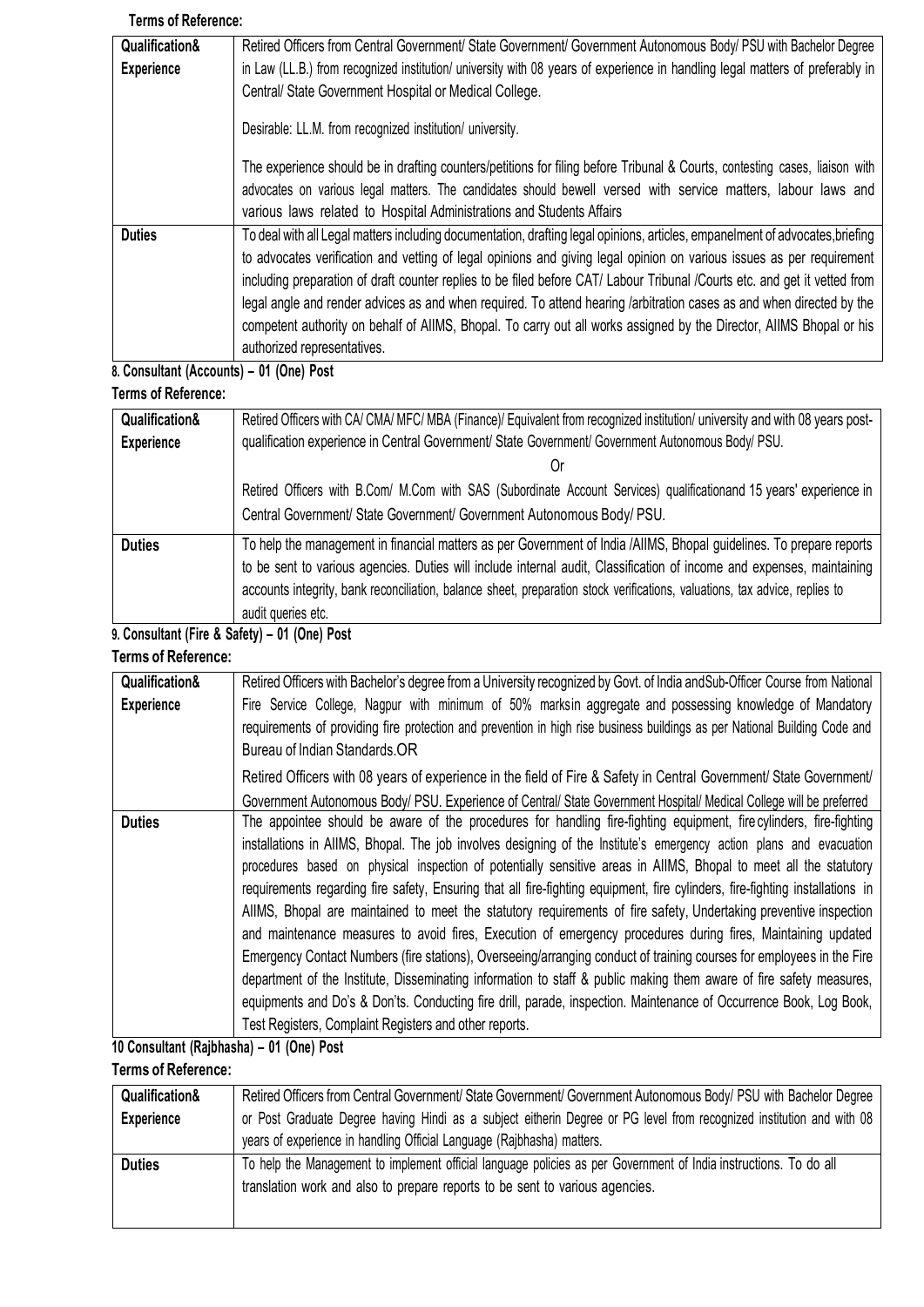#### **Terms & Conditions:**

| Remuneration                   | Consolidated Rs. 60,000/- per month (no enhancement during the<br>contract period).                                                                                                            |
|--------------------------------|------------------------------------------------------------------------------------------------------------------------------------------------------------------------------------------------|
| Age Limit                      | Maximum up-to the Age of 65 years.                                                                                                                                                             |
| <b>Period of Consultancy</b>   | Initially for 01 year and further extendable subject to satisfactory<br>Performance and as per requirement of the Institute.                                                                   |
| <b>Termination of Contract</b> | The engagement contract can be terminated at any time without<br>assigning any reason. However, Consultants will have to give 30 day's advance notice<br>before resigning from the engagement. |
| Date of Walk-in-Interview      | 29/12/2021<br>÷                                                                                                                                                                                |
| Time                           | 10:00 AM onwards                                                                                                                                                                               |
| Venue                          | Medical College Building, AllMS, Saket Nagar Bhopal                                                                                                                                            |

**Application Process**: Advertisement and Application forms are hosted at **[www.aiimsbhopal.edu.in](http://www.aiimsbhopal.edu.in/)** The duly filled application form along with the originals and two self-attestedphotocopies of all relevant certificates relating to age, qualifications and experience(s) with two self-attested colored passport size photograph should be brought at the time of Interview. No TA/DA will be paid for appearing in the interview.

- $\triangleright$  The above vacancies are provisional and subject to variation. The Director, AIIMS, Bhopalreserves the right to increase/vary the vacancies.
- $\triangleright$  Reservation will be as per guidelines of MoHFW based on the Government of India Policyissued from time to time.
- $\triangleright$  The cut-off date to determine the maximum age limit, essential qualifications & experience willbe the date of Walkin-Interview.
- $\triangleright$  The period of experience wherever prescribed shall be counted after obtaining the prescribed essential qualifications.
- $\triangleright$  The remuneration will be consolidated in nature as determined by the competent authority.

#### **The total monthly remuneration and the pension drawn by the consultant shall not bemore than Last Pay Drawn by him calculated at the current rates of Dearness Allowances**

### **OTHER TERMS AND CONDITIONS**

- 1. The prescribed qualification is minimum and mere possessing the same, does not entitle any candidate for the selection.
- 2. The appointment is purely on contract basis for a period of **1 year** with effect from the date of joining. The appointment can also be terminated at any time, on either side, by giving one month's notice or by paying one month's salary, without assigning any reason or failure to complete the period of three months to the satisfaction of competent authority. The appointee shall be on the whole time appointment of the AIIMS, Bhopal and shall not accept any other assignment, paid orotherwise and shall not engage himself/herself in a private practice of any kind during the period of contract. He/She is expected to conform to the rules of conduct and discipline as applicable to the institute employees. The appointee shall perform the duties assigned to him/her. The competentauthority reserves the right to assign any duty as and when required. No extra/additional allowances will be admissible in case of such assignment. This appointment will not vest any right to claim by the candidate for regular appointment or permanent absorption in the Institute or for continued contractual appointment.
- 3. If an appointee wishes to apply somewhere else or resign within the first 03 (three) months of joining, then neither he/she will be issued a No Objection Certificate (NOC) nor he/she will receive any Relieving Letter or Experience Certificate.
- 4. Leave: the appointee will be entitled for 30 days leave in a year, excluding Sunday and Gazettedholidays. The said leaves will be non-encashable and non-accruable.
- 5. No hostel or any other accommodation will be provided by the Institute.
- 6. The candidate should bring along original certificates in support of his/her age, educational/professional qualification, experience etc., two recent passport size colour photographs and a two sets of self-attested photocopies of the relevant documents failing which he/she will not be allowed to participate in the Interview.
- 7. The candidate applying in response to this advertisement should satisfy themselves regarding their eligibility in all respects.
- 8. No travelling or other allowances will be paid to the candidate for appearing in written examination/ interview or for joining the post.